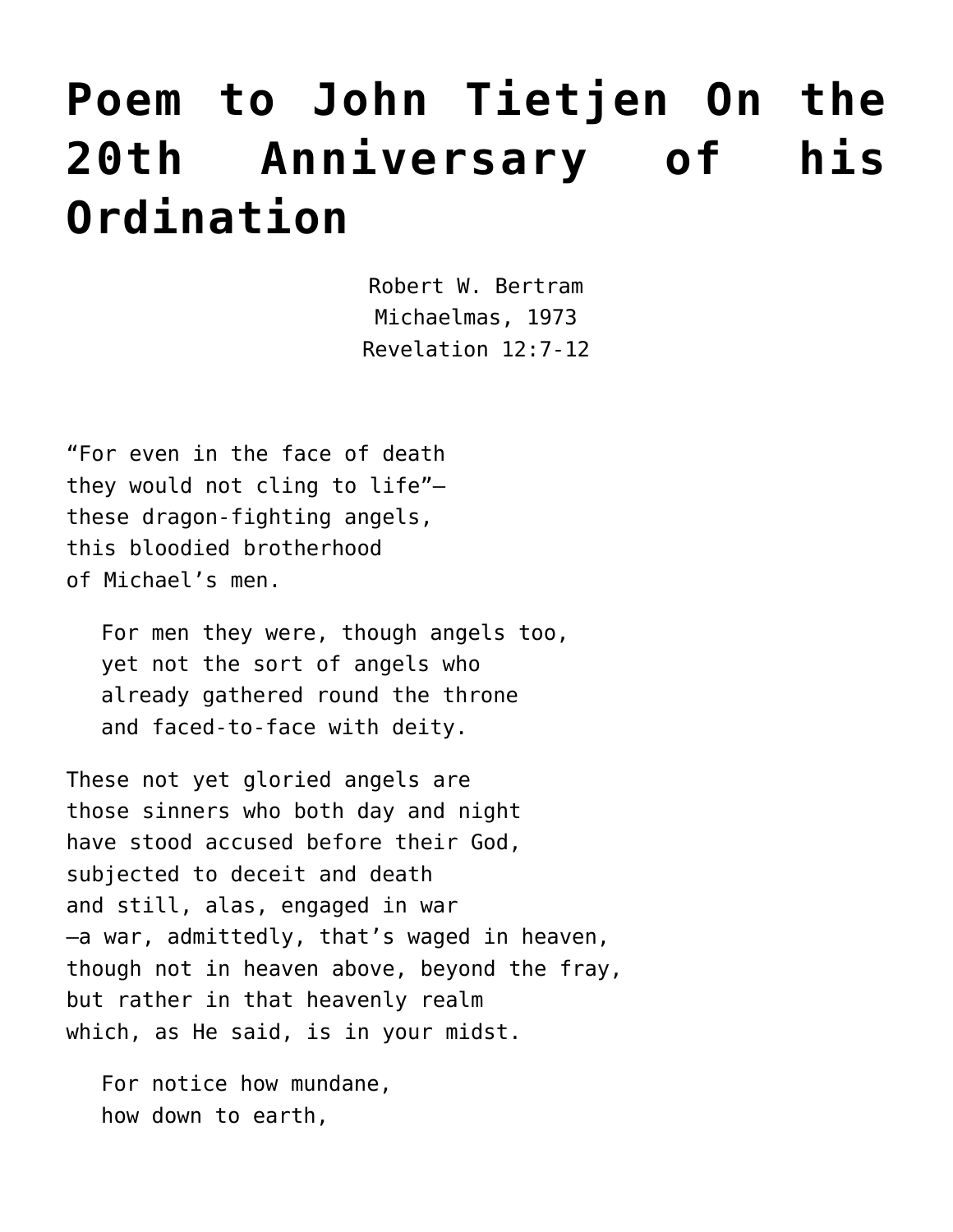these angels' weapons are: the blood of a Lamb and their own stammering martyrdoms.

Yet notice, on the other hand, who Michael is, whose men they are. He too is not some ghastly form some disincarnate blur, but is, as Daniel saw, that *Micha-el*, *Quis-sicut-Deus*,

"Who-is-like-God," who imaged forth the Father in His own red blood and martyrdom right here where the primeval serpent holds the brotherhood in jeopardy.

Thus Michael won authority for us unlikely angels too to sing our battle-dusty voices hoarse with such big-talk as "Victory and power and empire to our God." What dragon-baiting brass we've got, What chutzpah for such shy schlemitzls, What winners all we losers are.

So happy Michaelmas, good John, who've taught us as few angels have The Secret of this Michael's men.